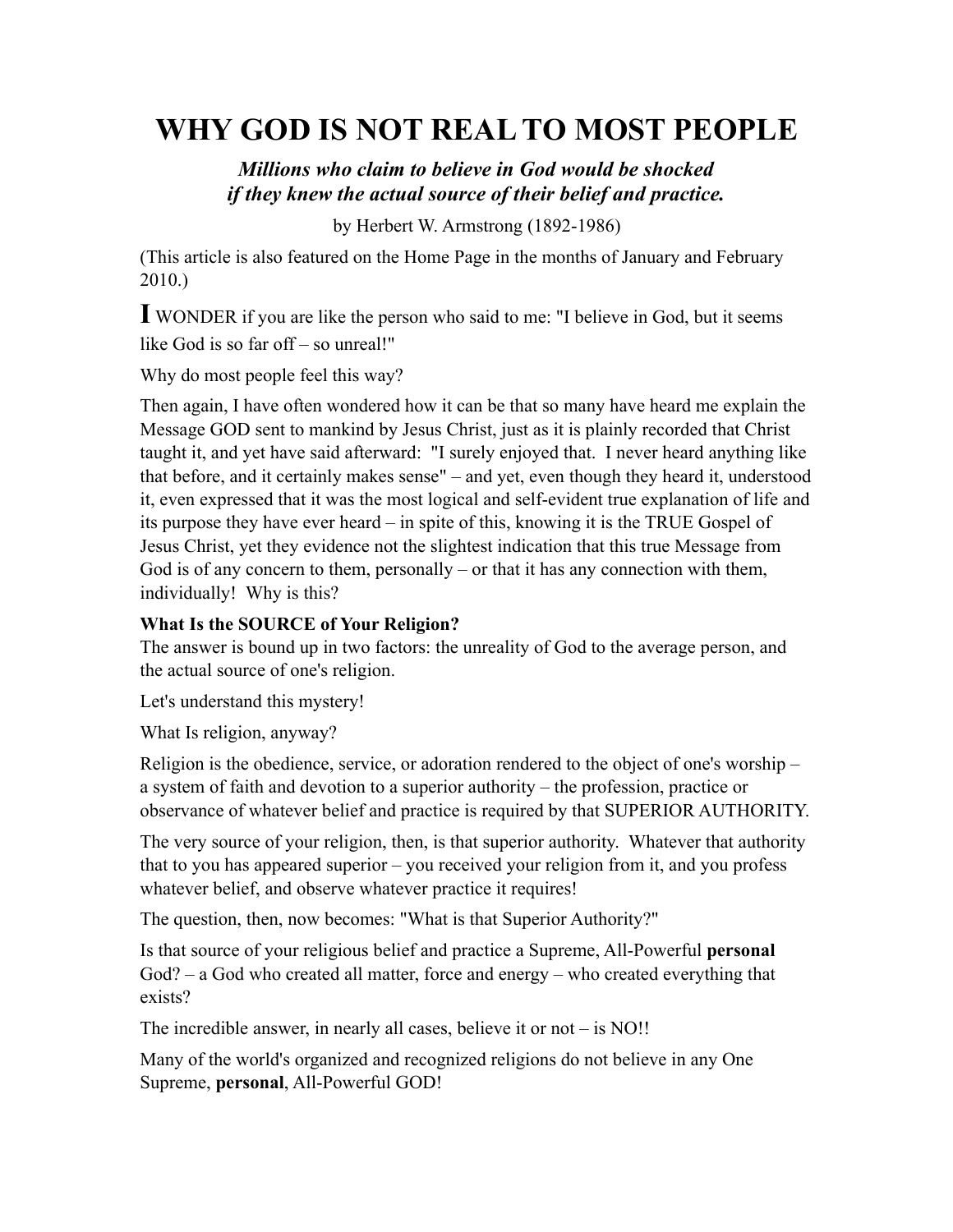Most of the many sectarian divisions of the professing Christian religion do claim to believe that there is ONE Supreme, All-Powerful personal God – but, in reality, is such a personal GOD the real source of their religious belief and practice? The astonishing answer is NO!

Most intelligent people believe there had to be some original FIRST CAUSE – a FIRST CAUSE of all that we see and know about us  $-$  of the earth, the sun, the moon, the stars, the weather – of animal life and plant life – of human life. But is that first cause an actual personal Being possessing mind, intelligence, purpose – and the powers to bring into existence the things that we see about us – and the power to guide, direct and control the earth and the entire universe?

#### **WHY God Seems Unreal**

If such a Supreme, Living, All-Intelligent, All-Powerful personal Being does exist, then why is it that this God seems so unreal to people – so far off as to seem nonexistent? Why?

I think we can explain that!

The hour that you were born, you knew nothing about any One Supreme personal God. You knew nothing! Whatever concept you have about God has come into your mind since the day of your birth. How did knowledge begin coming into your mind? There are only five channels through which any knowledge can come, naturally, into the human mind – that which you see, hear, taste, smell, or feel – the five physical senses.

There exist three dimensions. But the natural mind of a mortal human person is aware of only two. Babies grow into little children – and they grow toward adulthood with an awareness only of the within, and the around. You grew toward adulthood with no real knowledge of the ABOVE – for the above is spiritual – it cannot be seen – you cannot hear, taste, smell, or feel spiritual things, beings, or truths.

And so, if there be any One Supreme Spiritual Being who is God, you couldn't see Him – you couldn't hear Him – you had no actual personal contact of any kind with Him – you could know absolutely nothing of God through any of these natural channels by which you receive knowledge.

There are many millions of professing Christians who say they believe in such a God – and who profess to know more or less about Him. How did this happen?

The answer is that they know what they have read or been told by those *around* them – what they have received from other people. What most people know about God – or think they know – often has not come from the ABOVE – not from God Himself directly, in any personal contact – but from the AROUND – purely from what they have heard, read, or been told by other people. And where did these other people acquire their "knowledge?" Well they, too, received it from other people – and in the main, all these other people constitute a deceived world that has *no direct knowledge* of or contact with any one Supreme Spirit Being, who is God!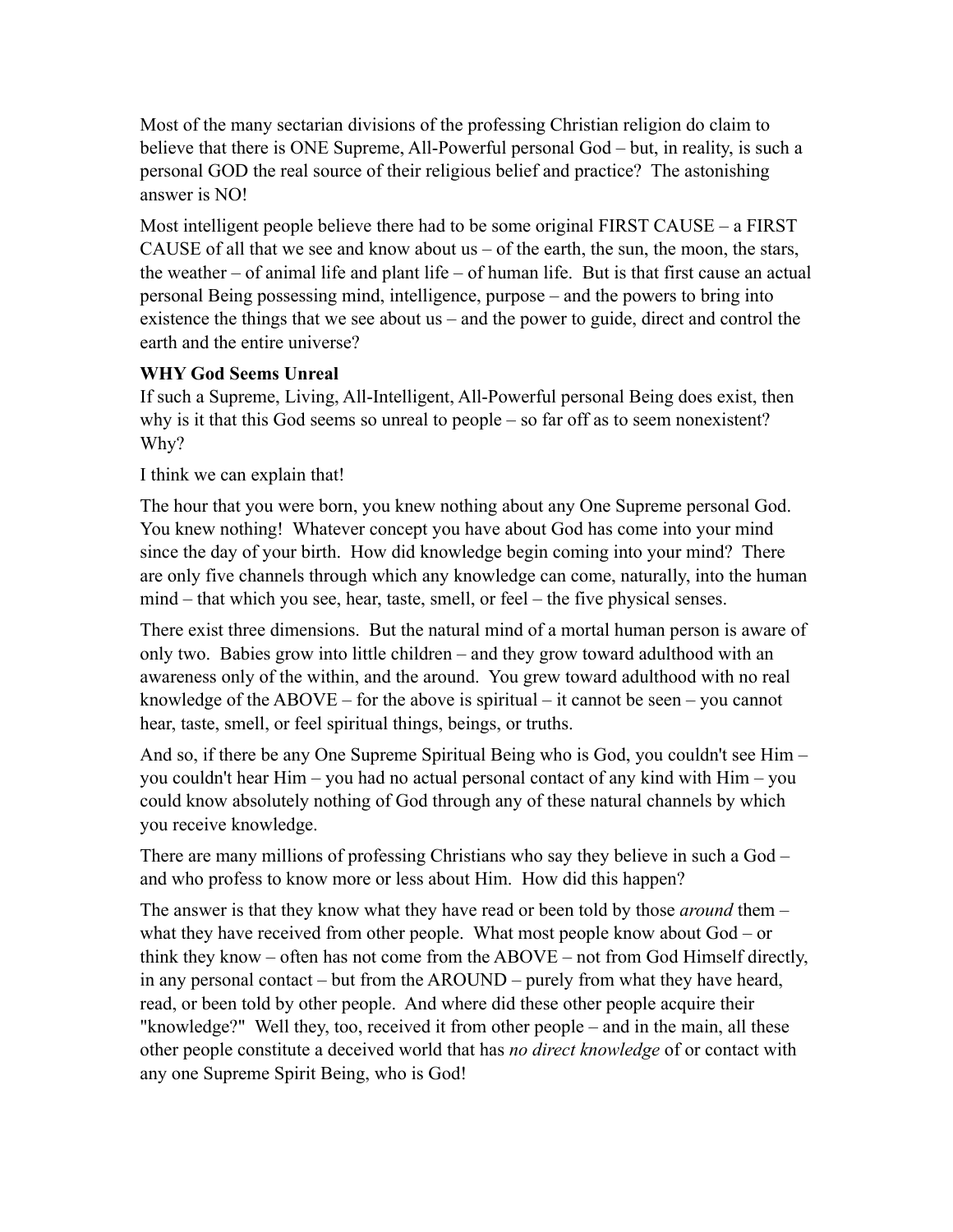Of course, although most people neglect Bible reading some have read about God in the Bible – but their concept of God has been so firmly implanted into their minds by other people during childhood, before they started reading the Bible, that they continue picturing Him in the same way.

Well, no wonder, then, that most people who profess to believe in such a God say that God seems unreal to them. They are like the patriarch Job. He thought He knew all about God. But after God actually revealed Himself, and spoke directly and in person to Job – after this personal contact had been established – Job said to God: "I have HEARD of you by the hearing of the ear: but NOW, my eye SEES YOU!" (Job 42:5.) Yes, now, God had become REAL. Job's source of knowledge previously had been from the around – He had heard about God by the hearing of the ear – from other PEOPLE. God wasn't real to him. But once that direct personal contact was established, GOD BECAME REAL.

There is a way by which you can establish actual direct PERSONAL CONTACT with God, so that He will become absolutely REAL.

But what is the source of the religions of this world? Beliefs and religious practices have come from this source.

#### **Two-Dimensional Minds**

So now stop and think! The natural human mind is conscious actively of only two of the three dimensions – the WITHIN and the AROUND. Knowledge comes from WITHOUT – and, naturally, is confined to the AROUND, since knowledge of the ABOVE is not naturally transmitted through any of the five senses. So knowledge comes from the AROUND – from people and things.

Within is the process of reasoning, from that knowledge. And also within, guiding and influencing that reasoning, is the invisible influence of Satan the devil.

Satan is revealed in the Bible as "the god of this world" (2 Cor. 4:4), who has deceived the whole world – all nations (Rev. 12:9). He is revealed as "the prince of the power of the air, the spirit that now worketh in the children of disobedience" (Eph. 2:2).

He works in people by broadcasting. Satan actually goes on the air. The spirit that is in every human (Job 12:8; 1 Cor. 2:9, 10) is in tune with Satan's wavelength. Satan does not broadcast in words or in any language; he does not broadcast in sounds. He broadcasts in attitudes, impulses, and moods. He broadcasts in attitudes of selfishness, criticism, envy, unhappiness, etc. These, in the human mind, we have called human nature.

So what has been termed "human nature" is nothing more than Satan the devil's influence, which expresses itself in many ways: covetousness, greed, selfishness, jealousy, envy, resentment, hatred.

But what we have called "human nature" is also suffering from a sense of inferiority, and it desires desperately to be relieved of this painful feeling. This basic inferiority manifests itself in a desire to belong to a group, club, society, church, faction, or a nation. In order to avoid feeling inferior, the self instinctively desires to be accepted by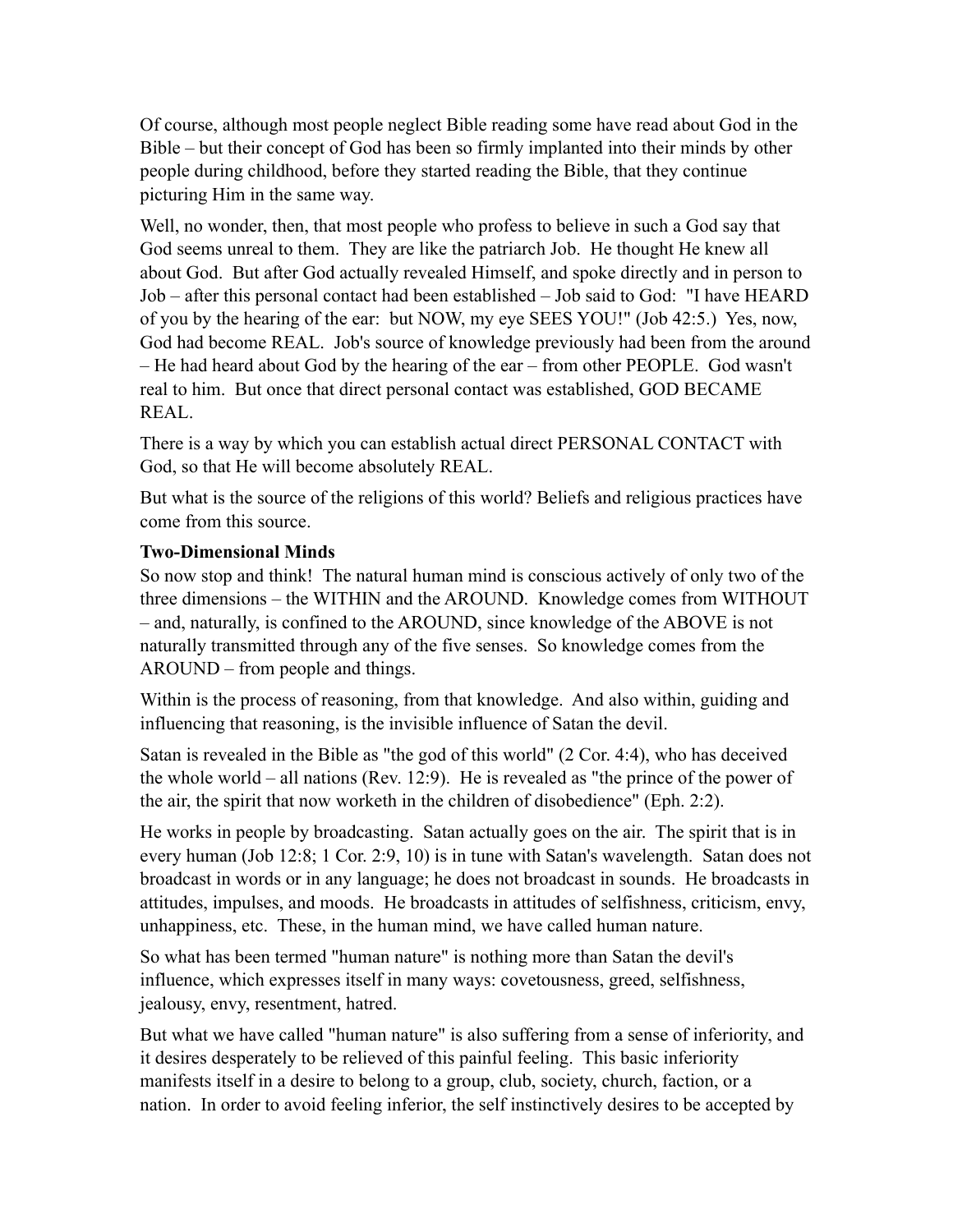other people. This leads to a spirit of rivalry, party spirit, and consequently loyalty to the particular party, club, faction, church, group, or nation to which one belongs. One would fear to be disloyal, lest the others in this factional group consider him as a traitor, and therefore as evil – and he feels inferior, which is a painful feeling.

This particular element in the human mind is often called the "sheep instinct."

People just naturally follow – go along with – **other people**. Consequently they fear other people. That is, they fear to disagree – they fear to act or perform or believe contrary to the other people of whatever **society** they feel affiliated with.

If you can get a fad or a style or a custom started in any society, or nation, or group to which people adhere, all the people attached to it will usually follow like blind, dumb sheep.

#### **Discovering the Unrealized Source**

This society, then, the pattern or system which is of human origin, is the actual *source* of nearly all of the beliefs and the practices of nearly all the people on earth today – *and that includes religious beliefs and practices*.

People believe what they do, usually, because the society with which they are connected believes that way. They practice whatever customs they follow because the *people* with whom they feel connected dictate these practices.

Most people the world over have accepted the religion of those people with whom they were most closely connected from infancy to adulthood – their parents. And by the time they grow up, they find them selves surrounded by a larger group than their immediate family – a religious group or church or society or nation – all of which accept the same religious beliefs, and follow the same religious practices. And, if ever such a person is in any manner tempted to question these beliefs and practices, the fear of what all the others with whom he is attached might think and say dissuades him – usually!

Yes, it is human to fear the society to which we have become attached in the way that **we should fear the Creator God**! But this immediate society around us is near - it is real – we see and hear these people – we want to be *accepted* by them – and God seems so far away – so unreal!

It ought to begin to dawn on our minds that the actual source of the religious beliefs and practices of nearly all individuals is – **society** – other **people** – and this society of other people is what the Bible calls this world!

## **How Religions Originated**

A few times, in the history of this world, in one nation or another, a man of higher-thanaverage intellect has dared to think for himself – to think and to reason within himself independent of, and contrary to the society around him. As he has meditated upon some of the deeper things of life, he has dared to come to conclusions different from those of the accepted religion of his people. Such a man has been confined, in this reasoning, to whatever factual knowledge he has gained from WITHOUT – and he has been confined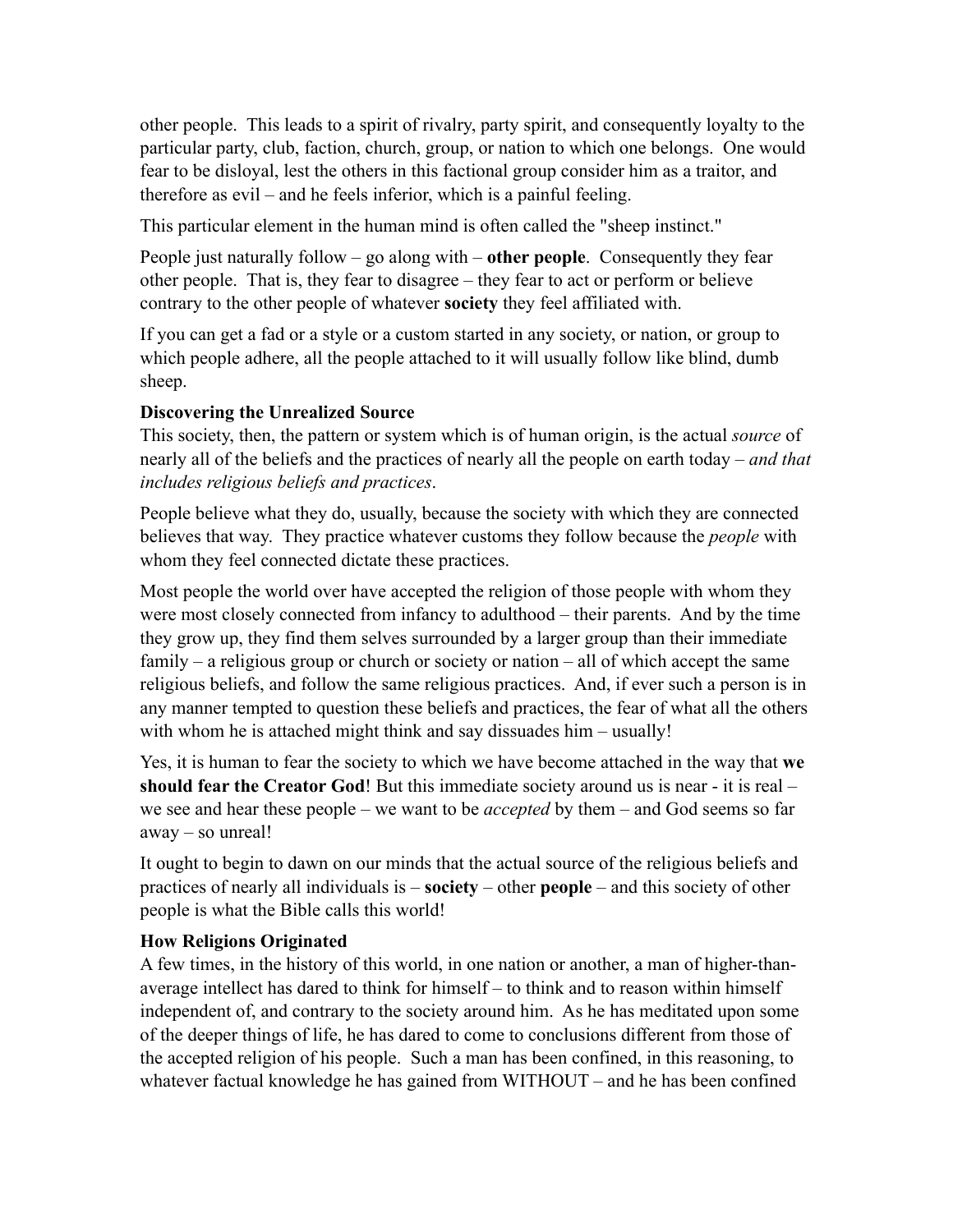to the AROUND – to this material world of people, plant and animal life, and things. He has been unable to see, or to hear, or in any way to know about *spiritual* things.

And since the real principles of life – the very PURPOSE of life, the WAY to peace, to happiness, to joy; the meaning of life, of death, or whether there is life after death, and of its nature – since all these fundamental **principles of life** are not to be seen, or heard, or knowledge of them transmitted through the five senses; and since this basic knowledge can come only from **above**, from the Creator Himself; and since these leaders were utterly cut off from this true source of knowledge about life, then their reasoning and philosophic and religious conclusions have been of necessity in error.

Yet they have seemed plausible. In nearly every case these men who have founded some new religion have found very few sympathizers at first, or even during their lifetimes. Only a few have ever been willing to break away from the established ideas and customs of their immediate society. All others have avoided them or persecuted them. But in some cases their few followers themselves became leaders, and gradually, very slowly at first, new converts were added, until in time these new ideas became an established religion with many followers – often numbering many millions.

That is why there are different religions in different countries – that is how it all came about.

#### **The Source of This World's "Christianity"**

But – marvel of marvels – the actual source of what is commonly accepted as "Christianity" today is altogether different from what professing Christians call the heathen religions. Yet almost no one knows what it is.

It is a new thing in the earth; and it originated, not from the philosophies of a human mind apart from the truth of God and of Christ, but in actually seizing onto the true religion of Christ and counterfeiting it in order to exalt and deify a human man.

The Prophet Daniel foretold it. In the longest prophecy in the Bible – Dan. 10, 11, and 12 - it is recorded: "And the king shall do according to his will [not God's]; and he shall exalt himself, and magnify himself above every god, and shall speak marvelous things against the God of gods [the true God] ... Neither shall he regard the gods of his fathers [heathen gods] ... and a god whom his fathers [pagans] knew not shall he honour ..." (Dan. 11:36-38).

Differing totally from all previous pagan religions, the true Christianity was counterfeited, with a former pagan belief or practice substituted for almost everything vital in the true belief and practice which came from God, and yet seizing on the **name** of Christ, and the **name** of God, and labeling this religion "Christianity." Vehemently it professed to abolish idolatry, by substituting the **names** of God and of Christ for pagan gods, while substituting pagan beliefs and practices for those of Jesus Christ! And the entire world is deceived!

#### **Does God Exist?**

But – if there be a true FIRST CAUSE – a Supreme Personal Being who had wisdom and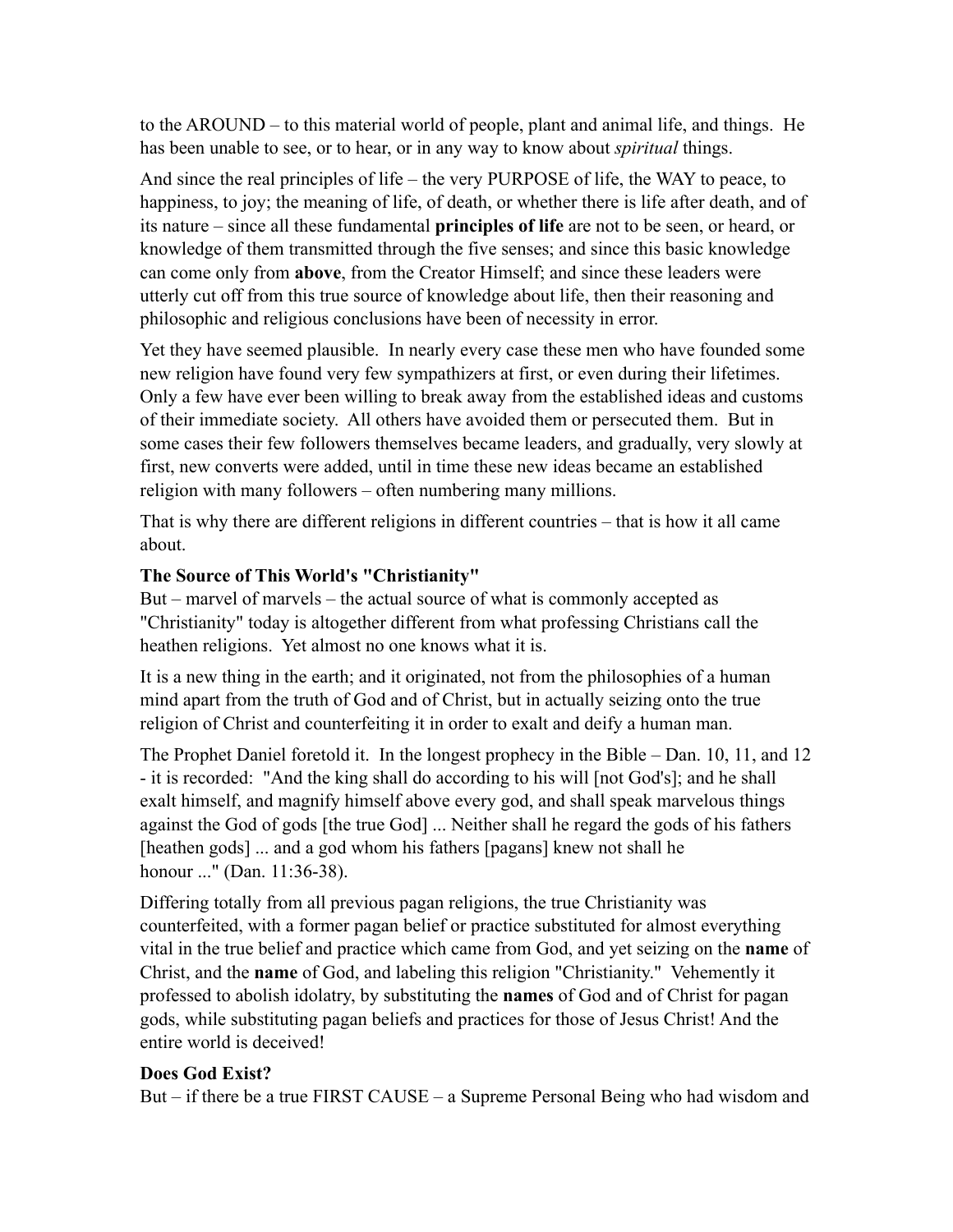power to actually create this earth and life upon it – I say that IF there be such an intelligent Supreme Personal God, it is not reasonable that He should have failed to make Himself known to mankind – and to communicate to mankind the knowledge of the truth, the knowledge of the **purpose** of life, **the spiritual laws that govern life and all relationships** – and of the hereafter!

Is there such a God? Does that God exist?

Did He ever communicate such a revelation of essential knowledge to mankind? – and if so, I ask you, **why is the world today groping so helplessly in the darkness of confusion** – with actually hundreds of different and conflicting religious teachings?

More than fifty years ago I was led by this very God to ask these same questions – and to seek their rational - and - absolute PROOF, one way or the other.

# **The PROOF**

Since I could not see this Supreme God, I turned to what could be seen, or heard – measured and examined and absolutely proved.

Matter itself is not the great **first cause**, as some seem to think – for there was a time, long, long ago, when matter came into existence. Something could not bring itself into existence **out of nothing**. There was, then, **a creating power** that is apart from, and independent of matter. Next, was this First Cause – the Creating Power that created matter - intelligent? I found accurate and absolute proof, unanswerable, that this Creator was a Supreme Intelligence – an intelligence infinitely higher than that in man. The reader can have this same proof by reading for our free booklet, *[Does God Exist?](http://66.147.244.197/%257Ebiblefun/?page_id=107)*, on this website.

But what was this Creator like? Ah, I could not prove that by the laws of Science. I could prove only that there is a Creator, who is **intelligent**.

But, regardless of whether the Creator be a **personal** God, IF He is intelligent, it would be an insult to intelligence if He had not revealed Himself and His **purpose** in creating humanity on this earth – and all the fundamental knowledge about life that mankind seems to lack.

I began to look into the religious writings – the Sacred Scriptures – and the works of the religions of the world. Being an American, reared in what I was told was Christianity – but now doubting it, and demanding proof, I first set out to prove whether or not the Holy Bible could be such an inspired revelation.

## **The Proof of Inspiration**

In this Book I found one actually quoted, saying He was **God Almighty** – a Personal Being who had created everything that exists. This God is quoted directly as speaking, and as delivering decrees and sentences on the greatest of the ancient city-states, on the greatest of ancient nations and empires – and foretelling what He was going to cause to happen to those cities, nations, and empires a very few years later or a thousand years later or several thousand years later – and throughout eternity!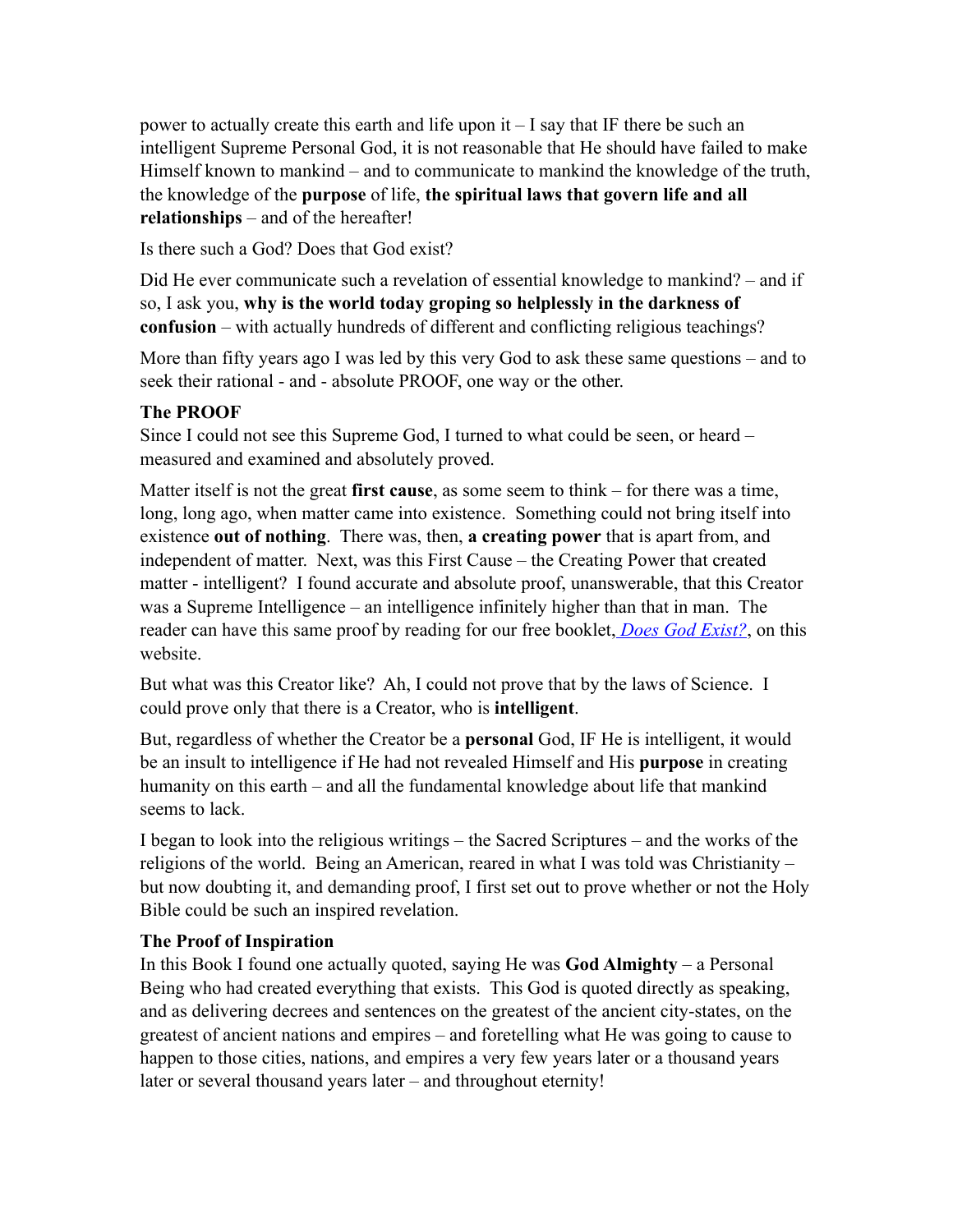Now no mortal man could put such colossal pronouncements in writing, and bring them to pass. No man could cause such results. No man could know the future!

The only One that could inspire such writing – IF events actually happened as written in advance – is the Most High Creator who actually controls all the forces and powers that exist, who is also Supreme Ruler over the entire universe!

I found such prophecies respecting not merely one, not merely two, not merely four, but concerning most all of the existing great cities of the world at the time the words were written.

SIDON was to be reduced to a very small city, continually attacked, with continual bloodshed in her streets – yet continuing to be rebuilt, and to exist. That has happened, precisely as written 2,500 years ago, down to this very day!

ASHDOD was to continue to exist as a small city, until all surrounding territory was to be occupied by the Jewish people in this 20th century A.D. – **and that happened!** But her sister city of the ancient Philistines, ASHKELON, was to be destroyed and never rebuilt – and that happened!

Egypt, one of the greatest nations on earth, was prophesied to be conquered by the Chaldeans, reduced to a minor nation – always to exist, but never again as a major nation – and never again ruled by a native prince. And that happened; exactly as the One quoted saying "I AM THE ETERNAL GOD!" said it would!

After defeating Egypt, the Chaldean Empire became a world-ruling empire. This God of the Bible, 2,500 years ago, inspired the prophets to write that Egypt was to be conquered by the Persian Empire. It, in turn, by a great general from Greece – who turned out to be Alexander the Great; and he was to be cut off from life at an early age, and his kingdom divided into **four** divisions – and they, in turn, were to be absorbed by a rising Empire from the West, to be the most powerful of all empires. This same God inspired the writing, 2,500 years ago, that this great Empire, which was the Roman Empire, was to be overthrown, but to be resurrected seven times! Nine of those resurrections have already come and gone, and that same God wrote in those same prophecies, 2,500 years ago (some of them 1,900 years ago), that yet in our time, there would be another resurrection of that empire.

And these are only a few of the scores and scores of prophecies in this remarkable Book – many of them already startlingly fulfilled – the others right now on the verge of being fulfilled in our time!

Yes, I found that prophecy has absolutely proved that the Scriptures called the Holy Bible were directly inspired by the very CREATOR GOD!

#### **God Answers Prayers**

Then I found other proof. I found that this same God, in this same Bible, had hundreds of promises written down for you and for me, saying that under certain terms and conditions, He would actually cause certain things to happen for us – **if we would ask him in believing prayer!** I found promises to deliver us from trouble when we get into it,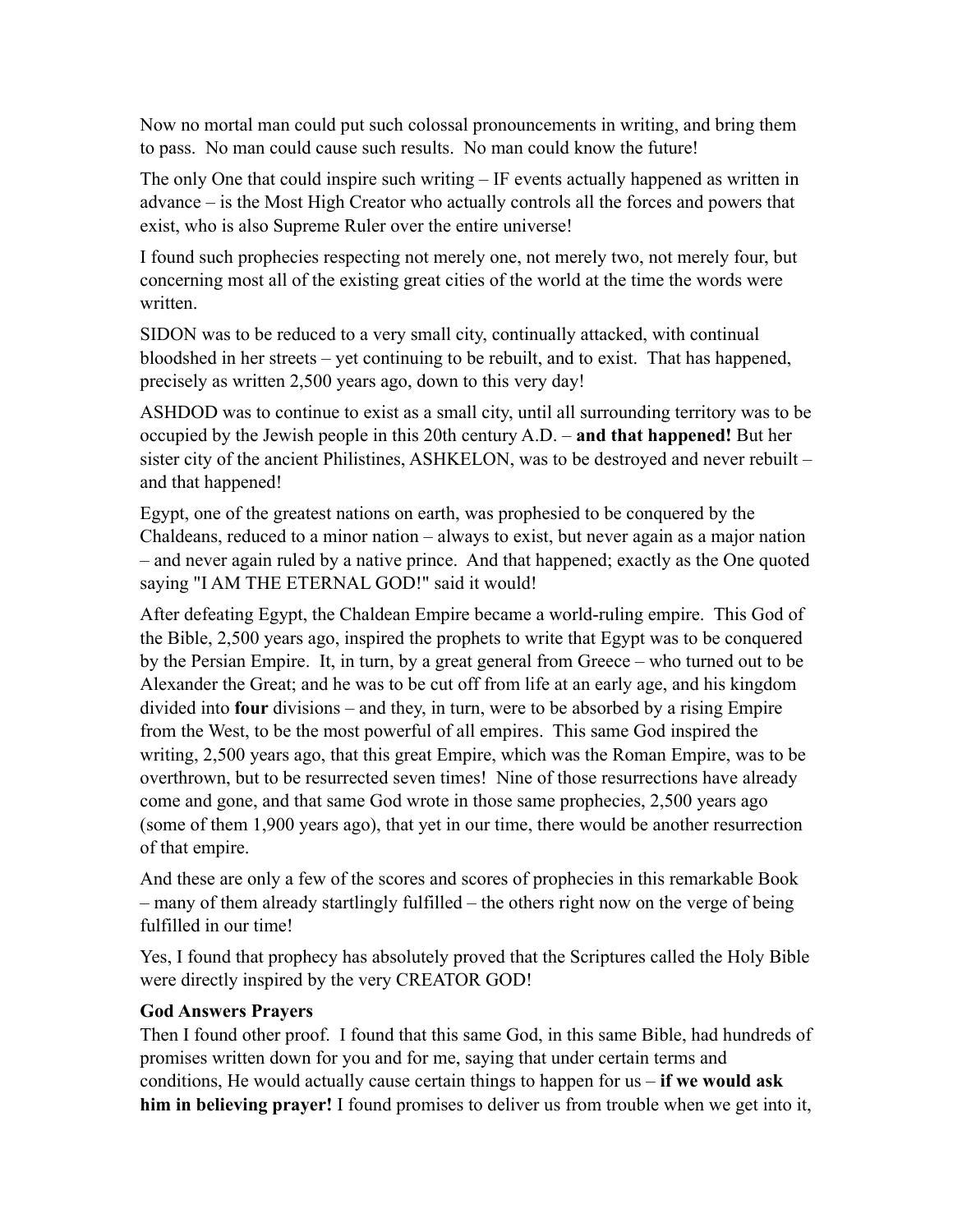to supply our every need when we really need it, to fight our personal battles for us, to heal us when we are sick – yes, even to prosper us financially. These were promises of outside supernatural help I saw that every person often needs. Time after time came when I actually needed some of these things – and by this time I had come to **believe** what God had written and promised – I followed His instructions: I prayed. I asked for what he had promised, I set myself to yield to, and to **obey** this God of the Bible – to **believe** what He said in the Bible. And, believe it or not, the answers came – yes, miracles were performed! I learned that there was really Someone there when I prayed to this God – there was Someone who actually **heard**, and who actually **answered**!

(Review the reprint [Answer to Unanswered Prayer](http://66.147.244.197/%257Ebiblefun/?page_id=141) on this website.)

And I found other proofs. I knew, then, that the Bible is the very revelation of vital knowledge without which this world lives in darkness and in religious confusion – and in unhappiness, wretchedness, and suffering. I had found the one and Only true source of truth – of the only true belief and practice – the only TRUE WAY OF LIFE!

And I found the source of this world's religious belief – a source that I was dumbfounded to learn is at total variance with what is commonly believed and taught and practiced today in the Western world under the name of Christianity! Astounding though it was, I found that the Christianity of this world is NOT the teaching or the practice, of the Holy Bible!

That discovery sent my head to spinning! That discovery was the most shocking truth of my life!

#### **"Christianity" Not Founded on the Bible**

I found that there is absolutely NO organized religion on the face of the earth that has **as its source of faith and practice the Holy Bible**.

I found that every one has as its source **the precepts of human men**, derived from errorfilled human reason based on limited knowledge from the around, and reasoned out within, as directed by the vanity of human nature!

But how could such a preposterous state of affairs come about? The Bible itself plainly reveals the answer. Its history tells how the very first man, Adam, rejected the knowledge of God, and was influenced solely by the **within** and the **around**.

It tells how, after the flood the descendants of Adam - Nimrod and Semiramis, and others - rebelled against the revelation, the knowledge, and the rule of God and began organizing human cities and governments, and a human-devised religion which was the actual parent of all the religions of the world today.

It tells how, even in the nation God chose as His own, the people rejected His knowledge and His rule. They stoned the prophets through whom He offered them the TRUE knowledge that man needs and lacks.

It tells how God sent His own Son, Jesus Christ, born as a mortal human, with His message for mankind – and how men crucified him. Then, later, rejecting His Message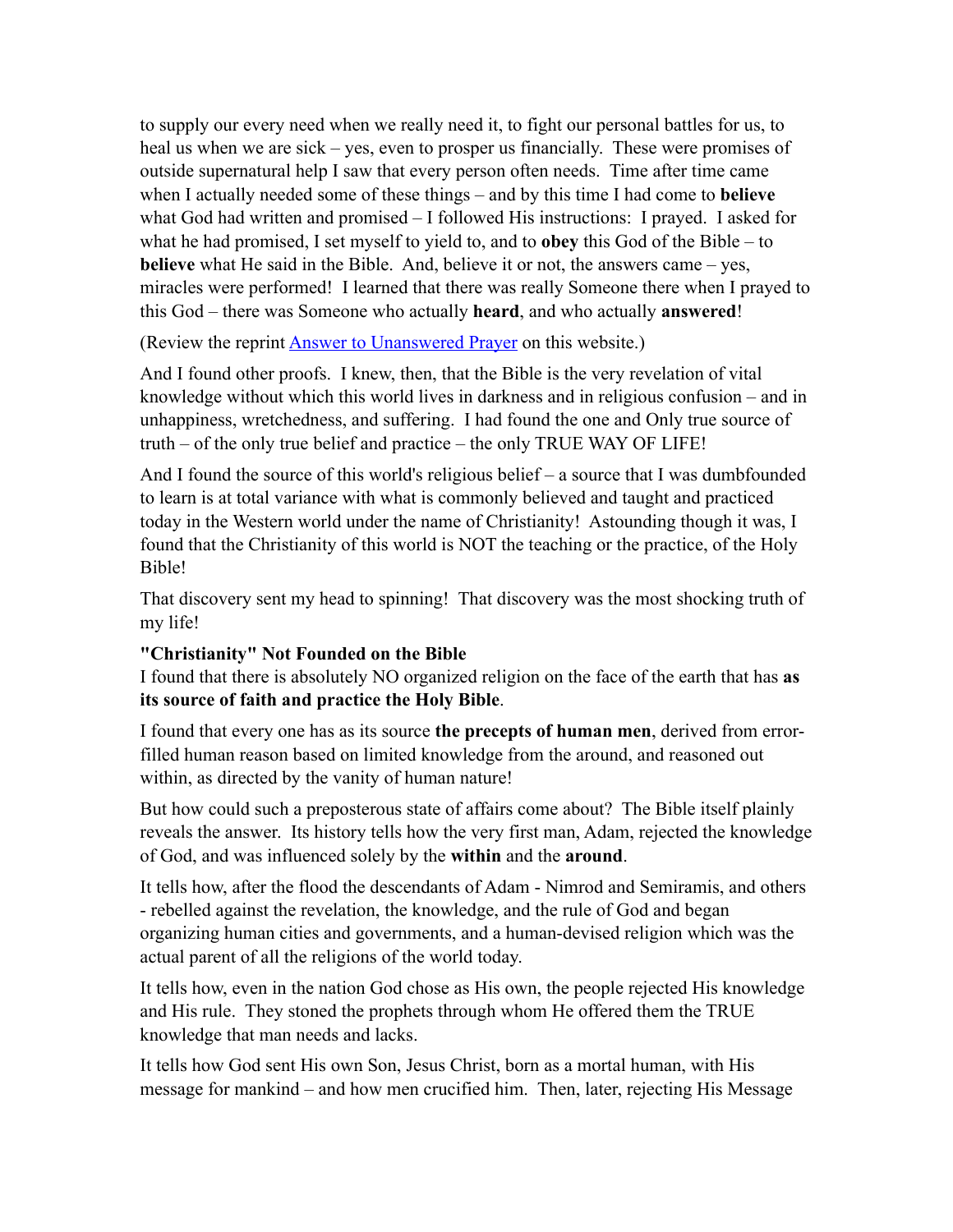from God and His way of life and His rule over them, men appropriated Jesus' name, and called their own religion "Christianity." The prophecies of this same Bible foretold that this **whole world would be deceived** – that they would turn away their ears from the real truth, and accept fables, and the traditions of men.

### **The Source of Religious Confusion**

Many religions today teach nothing about the One Supreme personal Creating God. Most professing Christian denominations use the names of God and of Christ. They teach ABOUT God and ABOUT Christ, but they have embraced a mixture of a part of the truth of the Message of Christ and the revelation of the Bible with ancient pagan superstitions and false philosophies, and their own comparatively recent ideas of men. The real source of their practice and their belief is **not** the **above** – it is the **around**, it is society, it is this world! Even as the Bible says – **all** nations are **deceived** (Rev. 12:9).

They **profess** to accept the Bible. They profess God and the name of Christ as Saviour. But most of their beliefs are at total variance from those of God as revealed in the Holy Bible.

Most professing Christians today do not look into the Bible to learn what to do in life, in business, in society, in government. No, God is unreal – far off to them. They have heard **about** Christ. They think they follow the Bible, because the actual source of their religion – society – has caused them to believe that its teachings and practices came from the Bible. They merely read the Bible superficially **for inspiration**. It is not their one infallible authority – their constant daily guide in belief and in practice.

And this very same Bible inspired by the living God foretells precisely what God is going to do about it all – yes, and in our time!

It reveals that God made man a free moral agent – that God decreed from the beginning that man must choose whether to believe and obey God, or to reject God and set up on earth his own systems of religion, government, and society; and that God set apart a duration of 6,000 years for man to cut himself off from the very real God, and to learn his lesson by writing it in cruel human experience.

God reveals His great purpose in all this – and He reveals that, in our time, God Almighty is going to intervene in human affairs before organized powers of humanity finally blast human life from off this planet – by – the engines of destruction invented by misguided human brains!

God Almighty is going to intervene with all the power and fury of the Supreme Creator and Ruler of the Universe, and stop this hellish trend of organized mass destruction of man by man! He is going to send the very same Jesus Christ, once again to this earth – this time in all the colossal POWER and GLORY of the Great ETERNAL GOD – to set up on earth the RULE of GOD ALMIGHTY over ALL NATIONS!

 $\mathcal{L}_\text{max} = \mathcal{L}_\text{max} = \mathcal{L}_\text{max} = \mathcal{L}_\text{max} = \mathcal{L}_\text{max} = \mathcal{L}_\text{max} = \mathcal{L}_\text{max} = \mathcal{L}_\text{max} = \mathcal{L}_\text{max} = \mathcal{L}_\text{max} = \mathcal{L}_\text{max} = \mathcal{L}_\text{max} = \mathcal{L}_\text{max} = \mathcal{L}_\text{max} = \mathcal{L}_\text{max} = \mathcal{L}_\text{max} = \mathcal{L}_\text{max} = \mathcal{L}_\text{max} = \mathcal{$ 

**Disclaimer**

 $\mathcal{L}_\text{max}$